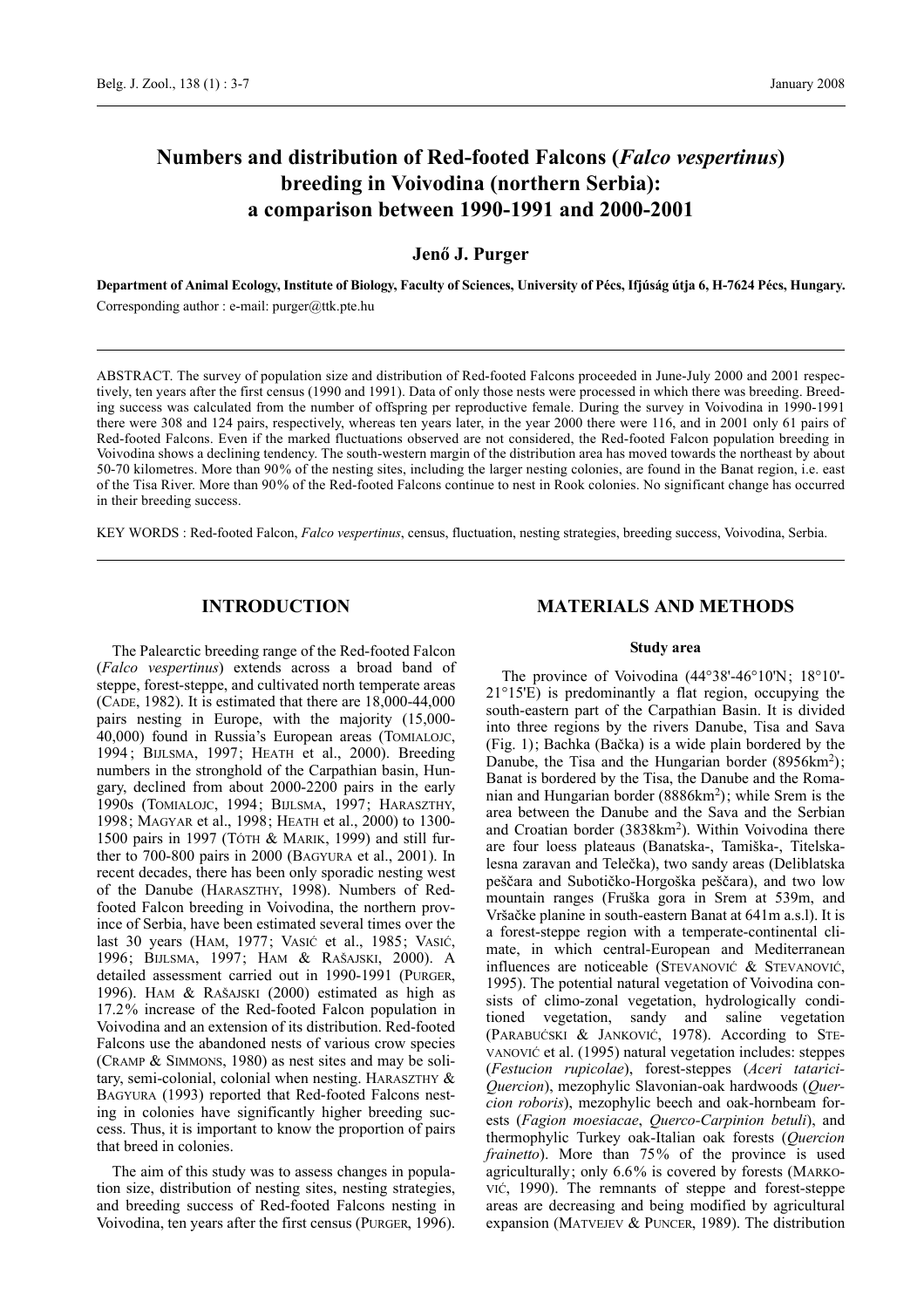of natural woodlands and fast-growing plantations has also decreased recently.

#### **Methods**

Our survey of the population size and distribution of Red-footed Falcons in 2000 and 2001 followed the same routes taken a decade before (PURGER, 1996). With one or two observers the author drove all main roads and a lot of dirt roads, usually ca. 300-400km per day. However, the majority of trees and bushes along roads, railways and canals have been cut down recently (this is particularly striking in Bachka and in the northern and central parts of Banat). Therefore nesting opportunities for Rooks (*Corvus frugilegus*), Hooded Crows (*Corvus cornix*) and Magpies (*Pica pica*) and consequently for the Red-footed Falcons have decreased. Thus carrying out the survey (total counts) took less time than during the first study. The census was done between 21-24 June and 7-12 July 2000, and between 17-20 June and 13-18 July 2001. It took ten days in both years: one day was spent in Srem, where its breeding is probable in some years, two days in Bachka, where nesting sites are mostly isolated, and seven days in Banat, because the main breeding sites are in northern and

central part of Banat (PURGER, 1996; HAM & RAŠAJSKI, 2000). The types of nests occupied by the Red-footed Falcons were recorded: birds nesting in Rook colonies were considered "colony nester" irrespective of the number of pairs, whereas those occupying Magpie or Hooded Crow nests were regarded as "solitary nesters". For raptors POS-TUPALSKY (1974) proposed at least two checks of each occupied nest per breeding season. Due to the frequent rains, it was not possible to check all nests several times, thus breeding success was studied only in 2001 at the colony in Mokrin, which was easily accessible. The number of pin-feathered or fledging chicks (mean number  $\pm$  sd) per reproductive female was used as basic unit for calculating breeding success, in order for the results to be comparable with the earlier survey (PURGER, 1995). Checking nests was done using mirrors, by climbing trees and by counting chicks sitting on nest.

In the statistical analysis for comparing proportions (numbers of colony nester and solitary pairs) we used  $2\times 2$ contingency tables with Yates' correction. For comparing the means of small samples we used two tailed t-test. The probability threshold for rejecting null hypothesis was 5% (FOWLER & COHEN, 1995).



Fig. 1. – Breeding distribution of the Red-footed Falcon in Voivodina in 1990-1991 (according to PURGER, 1996, open circles) and 2000-2001 (original data, black points) based on the bird census data.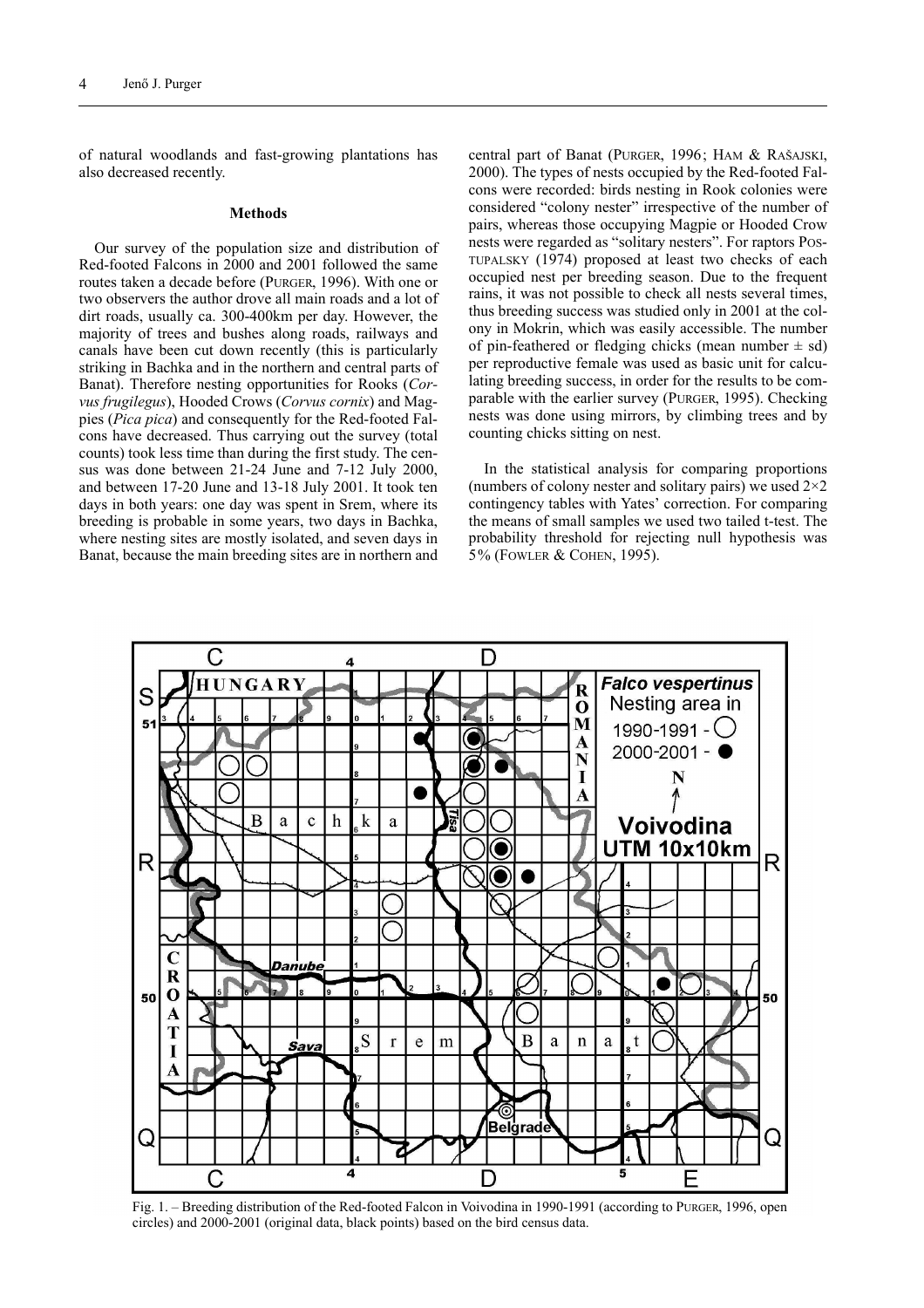A total of 116 and 61 pairs of Red-Footed Falcon nested in Voivodina in 2000 and in 2001, respectively (Table 1). Ten years before there were 308 in 1990 and 124 pairs in 1991 (PURGER, 1996). The survey in 1991 indicated a 60% population decrease since 1990, whereas the number recorded in 2001 was 47% less than in 2000. This suggests that the population size along the southwestern margin of European area fluctuates greatly among years. Difference between the surveys in 1991 and 2000 was not big (124, 116 pairs), but whereas a total of 432 pairs of Red-Footed Falcon nested in the study area at the time of the first surveys (1990/91), there were only 177 pairs of them breeding during the second surveys (2000/01), which suggest population decline. Also, the number of nesting localities varied from year to year, being 19 in 1990 and 22 in 1991. Only 9 were used in both years (PURGER, 1996). Our survey revealed a further decline in the number of nesting localities used; 17 in 2000, 11 in 2001 and 6 were used in both years (Table 1). Only one nesting location used in the first survey was used again in 2000-2001 (2km south-east of Jazovo). In this colony 147 nesting pairs were counted in 1990 and 29 pairs in 1991 (PURGER, 1996), but only 12 pairs in 2000 and 6 pairs in 2001 (Table 1).

#### TABLE 1

Number of breeding pairs of Red-footed Falcon found in Voivodina during 2000 and 2001.

| <b>UTM</b>  | Locality                                       | 2000           | 2001 |
|-------------|------------------------------------------------|----------------|------|
|             | Bachka                                         |                |      |
| DR27        | 1 km south of Sterijino Selo                   | 1              |      |
|             | 2 km south of Sterijino Selo                   | $\overline{c}$ |      |
| DR29        | 2.5 km north-west of Zimonjić (Kapetanski rit) | 6              |      |
|             | <b>Banat</b>                                   |                |      |
| <b>DR48</b> | 2 km south-east of Jazovo                      | 12             | 6    |
| DR49        | 1 km north-west of Podlokanj                   | 1              |      |
|             | 1 km south-west of Vrbica                      | 1              |      |
|             | 1 km west of Banatski Monoštor                 |                |      |
|             | 1 km east of Banatski Monoštor                 |                | 2    |
|             | 2 km east of Crna Bara                         | 1              |      |
|             | 3 km east of Crna Bara                         | 1              |      |
|             | 3.5 km east of Crna Bara                       |                |      |
|             | 5 km south-east of Crna Bara                   |                |      |
| <b>DR54</b> | Torda                                          | 25             | 14   |
|             | 2 km south-west of Torda                       | 4              |      |
| <b>DR55</b> | 4 km north of Bašaid                           | 1              |      |
| <b>DR58</b> | Mokrin (Vašarište)                             | 42             | 26   |
|             | 1 km north-west of Mokrin                      | 9              | 5    |
| DR64        | 1 km south-west of Čestereg                    | $\overline{c}$ |      |
|             | Banatsko Karađorđevo                           |                |      |
|             | 1 km north-east of Banatski Dvor               | 1              |      |
|             | 1 km north of Banatski Dvor                    |                |      |
| <b>ER10</b> | 7 km north-west of Vršac                       | 6              |      |
|             | Total                                          | 116            | 61   |

Breeding pairs were found only in Bachka and Banat (Table 1, Fig. 1). In the north-western and south-eastern parts of Bachka there were 4 and 5 pairs nesting in 4 and 3 locations in 1990 and 1991, respectively (PURGER, 1996). By 2000 there were 9 pairs in 3 locations and in 2001 only 2 pairs at 1 location in the north-eastern part of

the region (Table 1, Fig. 1). The shift of nesting locations towards the north-east coincided with a contraction of their range that was associated with declining numbers. However, the majority of Red-Footed Falcons in Voivodina (1990 – 99%, 1991 – 96%, 2000 – 92%, 2001 – 97%) bred in the northern, central and eastern parts of Banat (Table 1). After a period of ten years, not only the number of nesting locations, but also the number and size of larger colonies (with more than ten pairs of Red-footed Falcons) had declined. In 1990-1991, 88% and 72% of pairs nested in 5 and 4 large colonies respectively, and by 2000-2001 only 3 and 2 larger colonies (Jazovo, Torda, Mokrin) remained (Table 1). Thus, despite the population decline, 73% and 68% of Red-footed Falcons nesting in the areas beyond the Tisa River continued to nest in larger colonies (Table 1). The majority of nesting areas in Banat are about 10-20km from the Tisa, and are aligned parallel with the river (Fig. 1). No nesting Red-footed Falcons were found in the central parts of the region during the survey in 2000-2001. In 2000 there was still a smaller colony near Vršac (ER10), but it had disappeared by 2001 (Table 1). Overall, nesting areas in Voivodina have shifted to the north-east by 50-70 kilometres (Fig. 1).

The 1990-1991 results suggest that there were less birds nesting within Voivodina in 1991; only about a third of the 1990 total. Also, the number of solitary nesting pairs was significantly higher in 1991 ( $\chi^2$ =17.77, df =1, P< 0.001). In contrast, there was no significant difference  $(\chi^2$ = 0.16, df=1, ns) in nesting strategies between 2000 and 2001 (Table 2). Red-Footed Falcons nesting in Voivodina used Rook nests even if they were situated in human settlements. In 1991, 11.3% of nests were found in the villages Bašaid and Sakule (PURGER, 1996). This association has subsequently increased. In 2000, 59.5% of nests (Mokrin, Torda, Čestereg) and in 2001, 67.2% of nests (Mokrin, Torda, Banatsko Karađorđevo) were located within villages (Table 1).

#### TABLE 2

Numbers of Rook and Hooded Crow and Magpie nests occupied by Red-footed Falcons in 1990 and 1991 (according to Purger 1996), and in 2000 and 2001 (original data). No significant difference was found between the proportions of the two groups in the two study periods ( $\gamma^2$  = 0.26, df = 1, ns).

| <b>Years</b> | <b>Rook nests</b> | <b>Hooded Crow</b><br>and Magpie nests |
|--------------|-------------------|----------------------------------------|
| 1990         | 301 (98%)         | 7(2%)                                  |
| 1991         | 108 (87%)         | 16(13%)                                |
| Both years   | 409 (95%)         | 23(5%)                                 |
| 2000         | 107 (92%)         | 9(8%)                                  |
| 2001         | 58 (95%)          | 3(5%)                                  |
| Both years   | 165 (93%)         | 12(7%)                                 |

In the Rook colony in Mokrin in 2001 (DR58, Table 1) the mean number of offspring per reproductive female was  $2.46\pm0.76$  (n=26) and was not significantly different in either 1990 ( $t=0.95$ , df=48, ns) or 1991 ( $t=0.398$ , df=56, ns). There was no significant difference  $(t=1.31)$ , df=54, ns) between breeding success in 1990 (2.66 $\pm$ 0.76, n=24) and 1991 (2.34±0.87, n=32) (PURGER, 1995).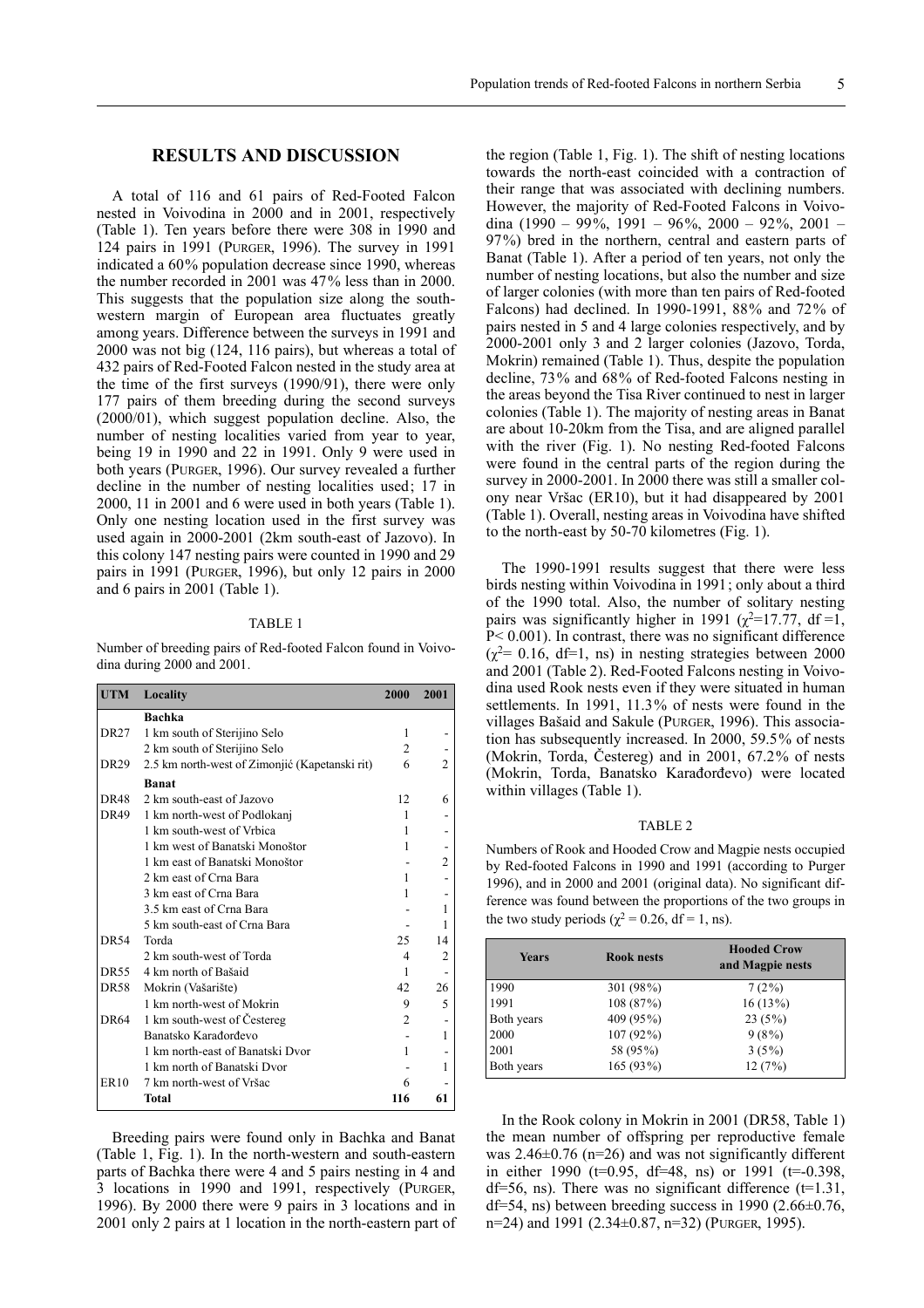From our results in 2000 and 2001 (116 and 61 pairs, respectively) it appears that HAM & RAŠAJSKI (2000) overestimated the size of the Red-footed Falcon population (250-336 pairs between 1994-1996) breeding in Voivodina. Several authors have presented various distribution maps of nesting areas (PURGER, 1996; PURGER & MUŽINIĆ, 1997; RAŠAJSKI, 1997; HAM & RAŠAJSKI, 2000), but those can not be used for assessing population fluctuations. The spatial distribution of recent data reveals that Red-footed Falcons have traditional breeding locations with larger colonies in Banat where there are more extensive steppe grasslands, but the boundaries of the distribution area do fluctuate. Such fluctuations in range can best be determined if the survey is repeated every year. Our data indicate that the Red-footed Falcon population is declining and its range contracting towards the north-east. Thus, both trends are similar to what has been observed in Hungary (HARASZTHY, 1998; TÓTH & MARIK, 1999; BAGYURA et al., 2001).

Nesting strategy appears not to have changed during the past ten years: the majority of the Red-footed Falcons in Voivodina nest in Rook colonies, even when those are located inside villages. In Hungary only one third of the birds breed in colonies and the rest nest solitarily or in semi-colonies (TÓTH & MARIK, 1999). If solitary nesters have lower breeding success than birds in colonies (TÓTH, 1994; TÓTH & MARIK, 1999; HARASZTHY & BAGYURA, 1993), then the decline of the Hungarian population may be assisted by the lower breeding success. In Voivodina, south from Hungary, Red-footed Falcons continue to nest in colonies, but the population is still declining. Moreover the proportion of birds nesting in Rook colonies was even higher in 2000-2001. Maybe if population size falls under a critical limit, colonial nesting results in growth again through the effect of higher breeding success? This question can be answered only if population size and changes in nesting strategy are monitored for several years. It is likely that the disappearance of nesting sites and feeding grounds greatly influences both nesting strategies and population trends (TÓTH, 1994; TÓTH & MARIK, 1999). The Red-footed Falcon population in Voivodina is threatened by the increase of monoculture plantations and by the use of biotoxins (HAM & RAŠAJSKI, 2000). Changes in agricultural practice are the main factor implied in the population decrease of The Lesser Kestrel (*Falco naumanni*) and other steppary birds of prey (TELLA et al, 1998). This is supported by SNOW & PERRINS (1998), the major causes of Red-footed falcon population decrease being the decline of insect prey because of pesticide use, and habitat changes.

### **ACKNOWLEDGEMENTS**

I would like to thank R. Kormányos, A. Lukács, S. Lukács, D. Purger, J. Rašajski, B. Trócsányi and A. Zsulyevits for collaboration. I am grateful to S.J. Petty, P. Vickery and J. van der Winden and two anonymous referees who made invaluable comments on the manuscript. The research was supported by the Hungarian Academy of Sciences (Bolyai János Research Fellowship: BO/00473/00)

### **REFERENCES**

- BAGYURA J, HORVÁTH Z & KALOCSA B (2001). A Magyar Madártani és Természetvédelmi Egyesület Ragadozómadárvédelmi Szakosztálya 2000. évben elért eredményeinek összefoglalója. Túzok, 6: 25-29 (in Hungarian).
- BIJLSMA RG (1997). Red-footed falcon *Falco vespertinus*. In: HAGEMEIJER EJM & BLAIR MJ (eds), The EBCC Atlas of European Breeding Birds: Their Distribution and Abundance. T. & A.D. Poyser, London: 182-183.
- CADE TJ (1982). The falcons of the world. Collins, London.
- CRAMP S & SIMMONS KEL (eds) (1980). Handbook of the birds of Europe, the Middle East and North Africa, Vol. 2. Oxford University Press, Oxford.
- FOWLER J & COHEN L (1995). Statistics for Ornithologists. British Trust for Ornithology, Thetford.
- HAM I **(**1977). Stanje i mere zaštite ptica grabljivica Vojvodine sa posebnim osvrtom na Deliblatsku peščaru. Priroda Vojvodine, 3: 49-52 (in Serbian).
- HAM I & RAŠAJSKI J (2000). Siva vetruška *Falco vespertinus* (Linnaeus, 1758). In: PUZOVIĆ S (ed), Atlas ptica grabljivica Srbije, mape rasprostranjenosti i procene populacija 1977- 1996. [Atlas of birds of prey of Serbia: their breeding distribution and abundance 1977-1996] Zavod za zaštitu prirode Srbije, Beograd: 153-155 (in Serbian with English summary).
- HARASZTHY L (1998). Kék vércse *Falco vespertinus*. In: HAR-ASZTHY L (ed), Magyarország madarai. Mezőgazda Kiadó, Budapest: 99-100 (in Hungarian).
- HARASZTHY L & BAGYURA J (1993). A comparison of the nesting habits of the Red-footed Falcon (*Falco vespertinus*) in colonies and solitary pairs. In: NICHOLLS MK & CLARKE R (eds), Biology and conservation of small falcons. The Hawk and Owl Trust, London: 80-85.
- HEATH M, BORGGREVE C, PEET N & HAGEMEIJER W (eds) (2000). European bird populations: estimates and trends. BirdLife Conservation Series No. 10. BirdLife International, Cambridge.
- MAGYAR G, HADARICS T, WALICZKY Z, SCHMIDT A, NAGY T & BANKOVICS A (1998). Nomenclator avium Hungariae. Madártani Intézet – MME – Winter Fair, Budapest Szeged.
- MARKOVIĆ JÐ (1990). Enciklopedijski geografski leksikon Jugoslavije. Svjetlost, Sarajevo. (In Serbian and Croatian).
- MATVEJEV SD & PUNCER IJ (1989). Map of Biomes Landscapes of Yugoslavia. Natural History Museum, Belgrade.
- PARABUĆSKI S & JANKOVIĆ M (1978). An attempted determination of the potential vegetation of Voivodina. Proceedings for Natural Sciences, Matica Srpska Novi Sad, 54: 5-20.
- POSTUPALSKY S (1974): Raptor reproductive success: Some problems with methods, criteria, and terminology. Raptor Research Report, 2: 21-31.
- PURGER JJ (1995). Breeding success of the Red-footed Falcon (*Falco vespertinus*) in Banat (Voivodina, Yugoslavia) based on ringing data. Ornis Hungarica, 5: 67-68.
- PURGER JJ (1996). Numbers and distribution of red-footed falcon (*Falco vespertinus*) nests in Voivodina (northern Serbia). Journal of Raptor Research, 30: 165-168.
- PURGER JJ & MUŽINIĆ J (1997). The breeding distribution and migratory movements of the Red-footed Falcon (*Falco vespertinus*) in Province Voivodina (southern part of Carpathian basin). Ring, 19: 65-73.
- RAŠAJSKI J (1997). Ptice Srbije: sa kartama distribucija. [Birds of Serbia: with distribution maps]. Prometej, Novi Sad (in Serbian).
- SNOW DW & PERRINS CM (1998). The Birds of the Western Palearctic, Non-Passerines. Vol. 1. Oxford University Press, Oxford.
- STEVANOVIĆ V & STEVANOVIĆ B (1995). Osnovni klimatski, geološki i pedološki činioci biodiverziteta kopnenih ekosis-